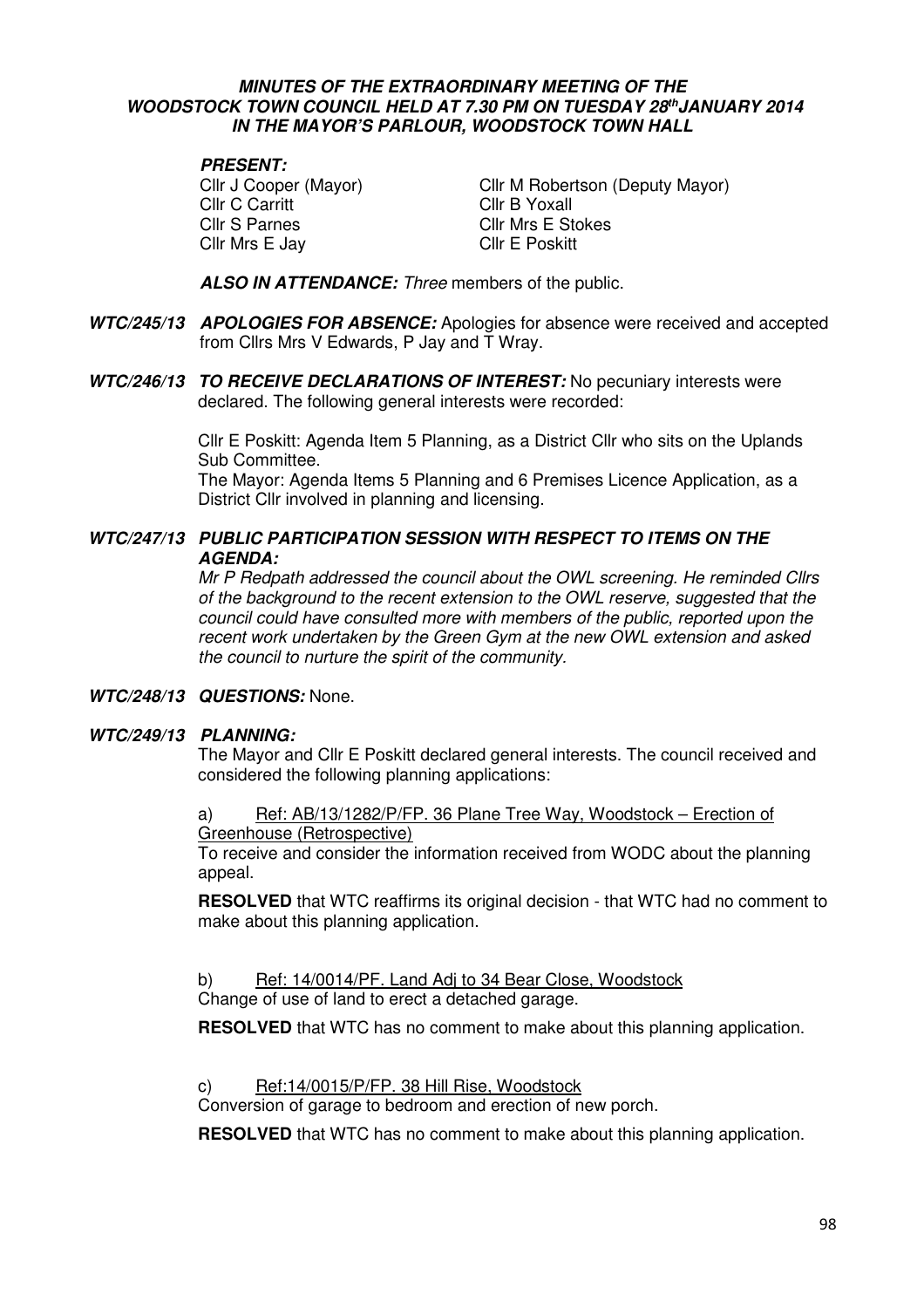d) Ref: 14/0051/P/FP. 20 Flemings Road, Woodstock

Erection of two storey and single storey extensions.

**RESOLVED** that WTC has no comment to make about this planning application.

e) Ref: 14/0056/P/FP. Harriet's Cake Shop, 20 High Street, Woodstock Change of Use of Ground Floor from retail to residential.

**RESOLVED** (unanimous) that Woodstock relies on its tourist trade and a variety of refreshment facilities is crucial to support this, therefore WTC **objects** to this planning application on the grounds that it would deprive the town of a much valued amenity for tourists and residents which is in a prime location in the town, with an authentic historical setting, and to grant the application would set an unwelcome precedent.

**ACTION:** The administrative officer will send the planning responses to WODC.

## **WTC/250/13 PREMISES LICENCE APPLICATION**

The council received and considered the licence application from Love Wine Merchants Ltd.

**RESOLVED** that WTC has no comment to make about this licence application.

## **WTC/251/13 GRASS CUTTING TENDERS**

The council received and considered a report from Cllr C Carritt about the grass cutting tender submissions received and the costs. Discussion followed.

#### **EXCLUSION OF THE PUBLIC AND PRESS**

The Mayor proposed that in view of the nature of the business to be transacted the public and press be temporarily excluded from the meeting (Public Bodies (Admission to Meetings) Act 1960 s.1).

## **RESOLVED**

That members of the public leave the meeting temporarily whilst the Council considered confidential information.

 The council received and considered a recommendation from Cllr C Carritt. Discussion followed. Cllr C Carritt proposed, the Mayor seconded and it was

**RESOLVED** (unanimous) that WTC accept the tender from Thomas Fox Landscaping at a sum of £10,873 on the grounds that the company is known to the council and is regarded as reliable and able to deliver the service WTC requires in an efficient and timely manner.

## **ACTIONS:**

1. The Town Clerk will write to all of the companies that had applied for the contract notifying them of the results.

2. The Environment Committee will consider WTC's other gardening and grounds maintenance requirements and produce a specification so that quotes can then be obtained.